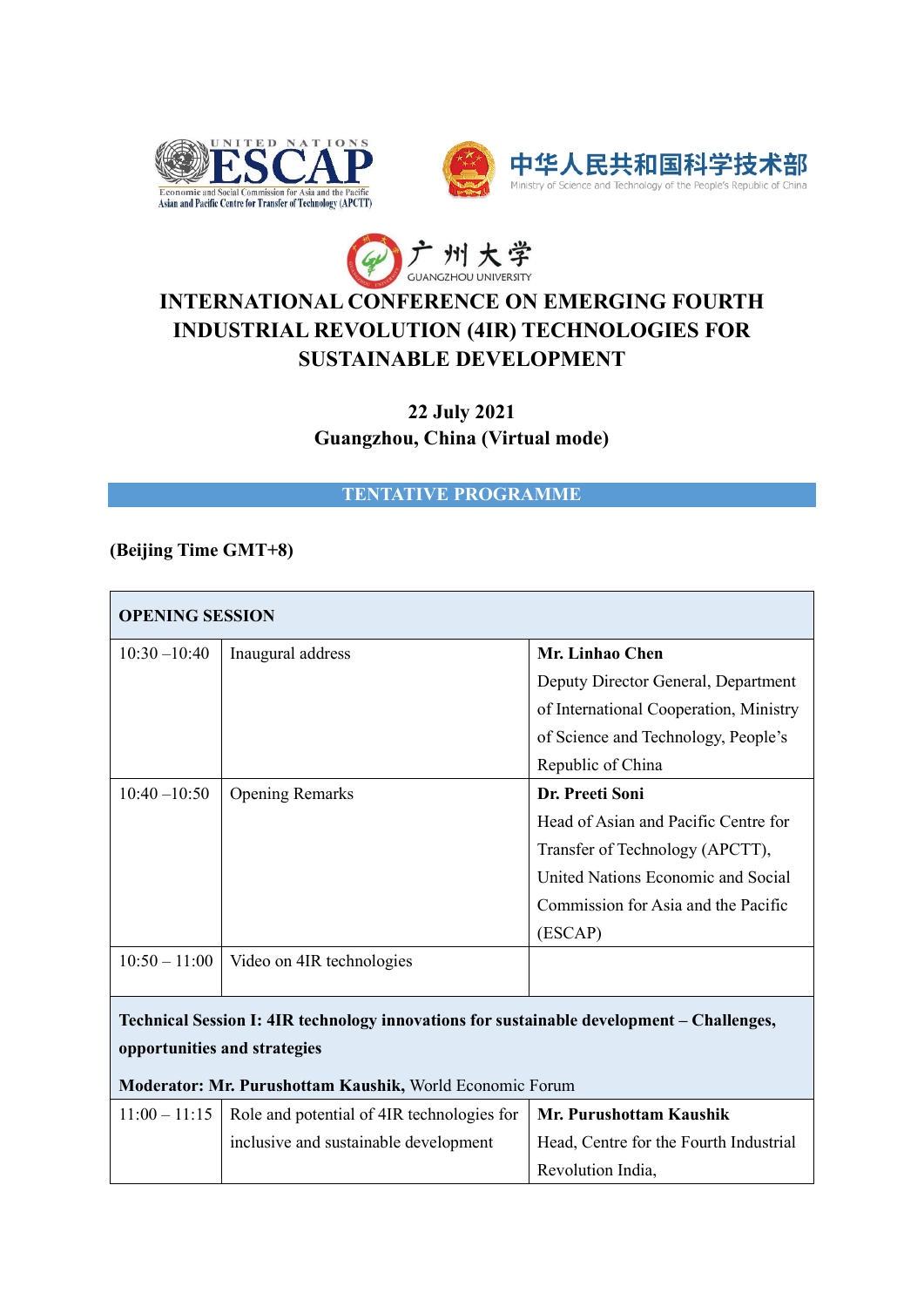|                 |                                          | World Economic Forum                 |
|-----------------|------------------------------------------|--------------------------------------|
| $11:15 - 11:30$ | $"$ AI+HPC+5G"<br>based Digital Twins    | <b>Prof. Xue-Feng Yuan</b>           |
|                 |                                          | Guangzhou University,                |
|                 | Platform and Open Source Eco-system for  | People's Republic of China           |
|                 | Smart Manufacturing and Integrated       |                                      |
|                 | Precision Farming                        |                                      |
| $11:30 - 11:45$ | 4IR Technologies to respond to COVID-    | Dr. Joon-young Hur                   |
|                 | 19 challenges to human health and        | Research Fellow, Korea Institute of  |
|                 | sustainable recovery                     | Public Administration,               |
|                 |                                          | Seoul, Republic of Korea             |
| $11:45 - 12:00$ | Smart manufacturing related practices of | Dr. Xiangjun Kong                    |
|                 | Sinomach-IT                              | Sinomach Intelligence Technology Co. |
|                 |                                          | Ltd., People's Republic of China     |
| $12:00 - 12:15$ | Unmanned transportation solutions to     | Dr. Andy Zheng                       |
|                 | promote the sustainable development of   | Beijing Tage IDriver Technology Co.  |
|                 | the mining industry                      | Ltd., People's Republic of China     |
| $12:15 - 12:45$ | Open Discussion                          |                                      |
| $12:45 - 13:45$ | Lunch Break                              |                                      |

**Technical Session II: Promoting 4IR technologies – Strategies for collaborative research, innovation and technology transfer in the Asia-Pacific**

**Moderator: Prof. Xue-Feng Yuan,** Guangzhou University, China

| $13:45 - 14:00$ | Development of Industrial Internet in     | Dr. XU Can                           |
|-----------------|-------------------------------------------|--------------------------------------|
|                 | China: Challenge and Opportunities        | Vice President, CASICloud-Tech Co.   |
|                 |                                           | Ltd., People's Republic of China     |
| $14:00 - 14:15$ | Leveraging open innovation knowledge-     | Prof. Rajah Rasiah Ph.D.             |
|                 | flows for co-creation of 4IR technologies | Asia-Europe Institute, University of |
|                 |                                           | Malaya, Malaysia                     |
| $14:15 - 14:30$ | Collaborative networks and incubators for | Dr. Kalenzi Cornelius                |
|                 | development, adoption and diffusion of    | Recent Fellow, World Economic        |
|                 | 4IR technologies                          | Forum and Postdoctoral Fellow, Korea |
|                 |                                           | Policy Center for the                |
|                 |                                           | Fourth Industrial Revolution, Korea  |
|                 |                                           | Advanced Institute of Science and    |
|                 |                                           | Technology, Republic of Korea        |
| $14:30 - 14:55$ | Open Discussion                           |                                      |
| $14:55 - 15:15$ | <b>Break</b>                              |                                      |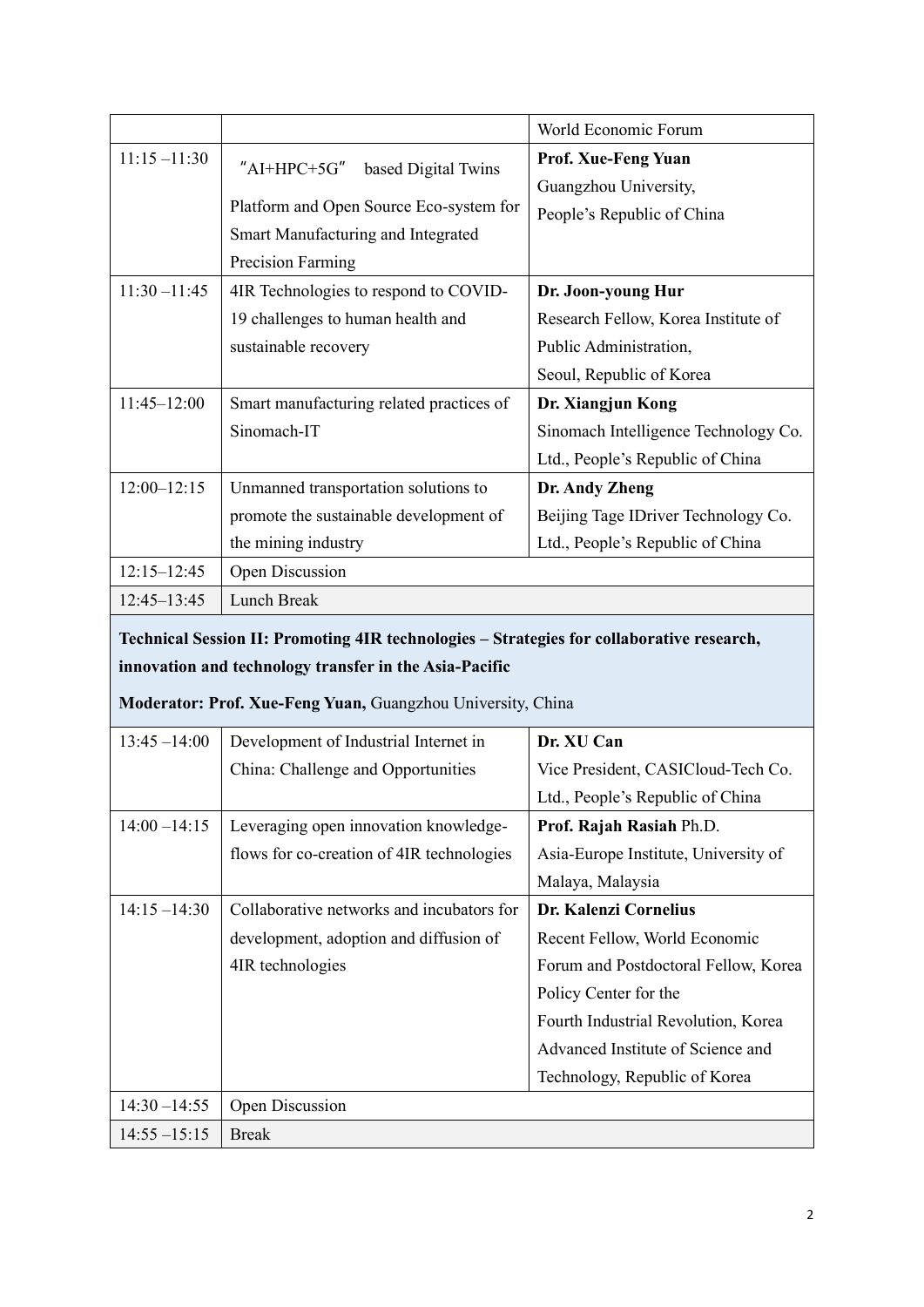## **Technical Session III: Panel Discussion –Strategies for regional cooperation to promote collaborative R&D and innovations of 4IR technologies**

The Panel will share views on enhancing the pace of development and uptake of emerging 4IR technologies for sustainable development through regional cooperation. This would include discussion on the role of knowledge-based institutions (KBIs) such as universities, national laboratories and industrial and research organizations engaged in 4IR technology innovations and formulating concrete strategies for regional cooperation.

**Moderator: Prof. Rajah Rasiah,** University of Malaya, Malaysia

| $15:15 - 16:40$ | <b>Panelists:</b>                                                                                                                                                                                                                                                                                                                                                                                                                                                                                                                                                                                       |                                      |  |
|-----------------|---------------------------------------------------------------------------------------------------------------------------------------------------------------------------------------------------------------------------------------------------------------------------------------------------------------------------------------------------------------------------------------------------------------------------------------------------------------------------------------------------------------------------------------------------------------------------------------------------------|--------------------------------------|--|
|                 | Mr. Tamerlan Taghiyev, Acting Executive Director, Centre for Analysis and<br>Coordination of the 4th Industrial Revolution, Ministry of Economy, Republic of<br>Azerbaijan                                                                                                                                                                                                                                                                                                                                                                                                                              |                                      |  |
|                 | Prof. Xue-Feng Yuan, Guangzhou University, People's Republic of China<br>Dr. (Ms) Suman Kumari Mishra, Director, CSIR-Central Glass and Ceramic<br>Research Institute, India<br>Prof. Dipshikha Chakravortty, Professor, Indian Institute of Science, India                                                                                                                                                                                                                                                                                                                                             |                                      |  |
|                 |                                                                                                                                                                                                                                                                                                                                                                                                                                                                                                                                                                                                         |                                      |  |
|                 |                                                                                                                                                                                                                                                                                                                                                                                                                                                                                                                                                                                                         |                                      |  |
|                 | Dr. Alireza Allahyari (PhD), General Director, International Cooperation and<br>Khwarizmi Awards, IROST, Islamic Republic of Iran                                                                                                                                                                                                                                                                                                                                                                                                                                                                       |                                      |  |
|                 | Prof Ts Dr Rose Alinda Alias, FAPM, Professor (Information Systems), Azman<br>Hashim International Business School (AHIBS), Universiti Teknologi, Malaysia<br>Mr. Caezar Angelito Estioko Arceo, Supervising Science Research Specialist,<br>Invention Development Division (IDD), Technology Application and Promotion<br>Institute (TAPI), Department of Science and Technology (DOST), Philippines<br>Mr. Olimjon Alijonovich Tuychiev, Director of the National Office for the<br>Implementation of Innovations and Transfer of Technology of the Ministry of<br>Innovative Development, Uzbekistan |                                      |  |
|                 |                                                                                                                                                                                                                                                                                                                                                                                                                                                                                                                                                                                                         |                                      |  |
|                 |                                                                                                                                                                                                                                                                                                                                                                                                                                                                                                                                                                                                         |                                      |  |
|                 |                                                                                                                                                                                                                                                                                                                                                                                                                                                                                                                                                                                                         |                                      |  |
|                 |                                                                                                                                                                                                                                                                                                                                                                                                                                                                                                                                                                                                         |                                      |  |
|                 |                                                                                                                                                                                                                                                                                                                                                                                                                                                                                                                                                                                                         |                                      |  |
|                 |                                                                                                                                                                                                                                                                                                                                                                                                                                                                                                                                                                                                         |                                      |  |
| $16:40 - 16:50$ | <b>Closing Remarks</b>                                                                                                                                                                                                                                                                                                                                                                                                                                                                                                                                                                                  | Dr. Preeti Soni                      |  |
|                 |                                                                                                                                                                                                                                                                                                                                                                                                                                                                                                                                                                                                         | Head of Asian and Pacific Centre for |  |
|                 |                                                                                                                                                                                                                                                                                                                                                                                                                                                                                                                                                                                                         | Transfer of Technology (APCTT),      |  |
|                 |                                                                                                                                                                                                                                                                                                                                                                                                                                                                                                                                                                                                         | United Nations Economic and Social   |  |
|                 |                                                                                                                                                                                                                                                                                                                                                                                                                                                                                                                                                                                                         |                                      |  |